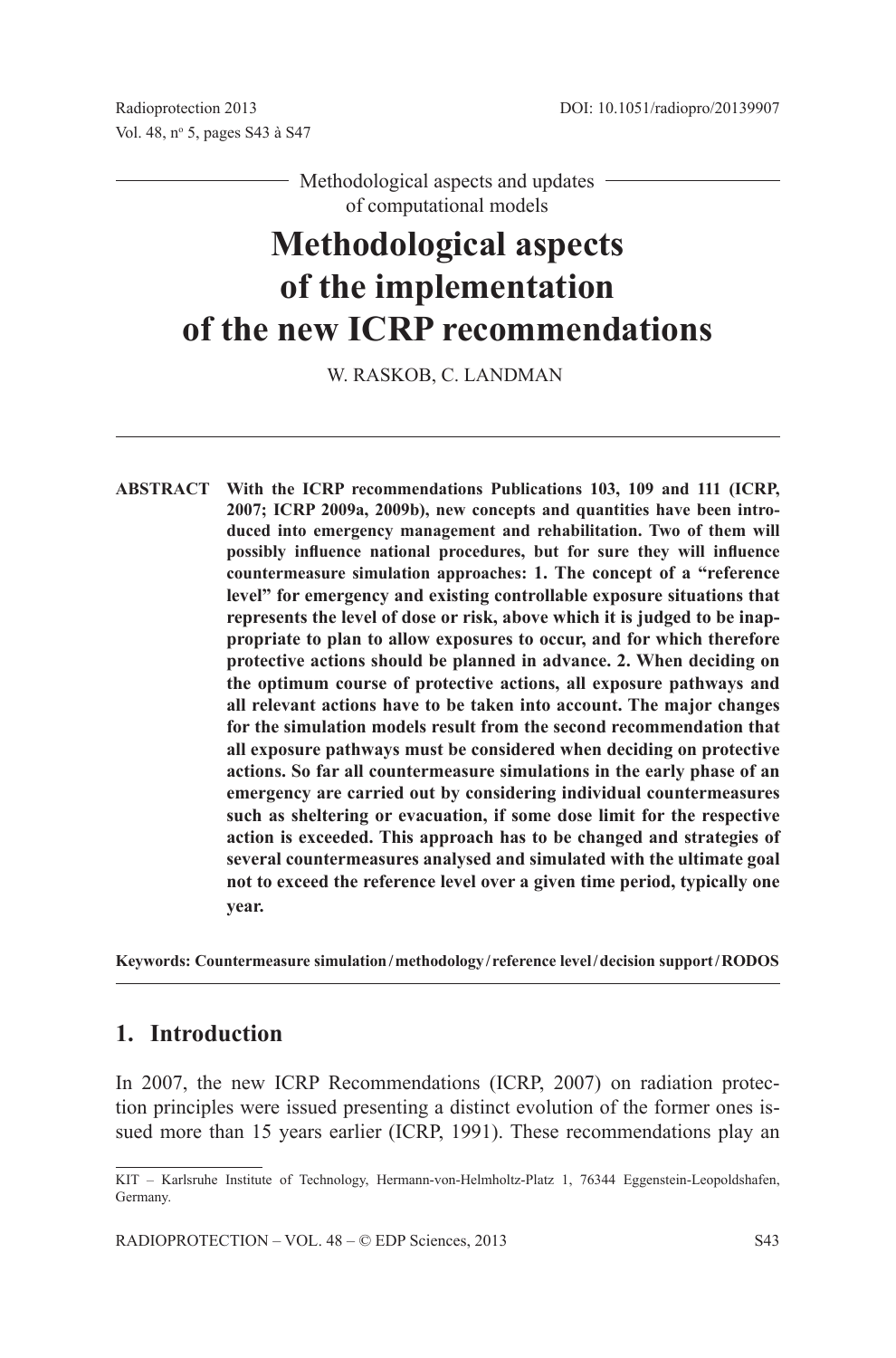important role as they influence national, European or even international standards that will become national or international law at one point in time. The ICRP Publication 60 recommendations were based on the concept of dose saved arguing that a countermeasure should be introduced as soon as the result, the dose saved, justifies the measure. Countermeasures are treated separately resulting in intervention levels triggering the initiation of each of the various countermeasures individually.

The concept of a "reference level" is proposed for emergency and existing controllable exposure situations that represents the level of dose or risk, above which it is judged to be inappropriate to plan to allow exposures to occur, and for which therefore protective actions should be planned in advance. This concept as a consequence requires an integrated treatment of all exposure pathways for accidental and existing exposure situations thus differing considerably from the existing concept of single exposure pathways resulting in actions such as sheltering, evacuation and distribution of stable iodine tablets.

The reference level and the integrated management approach results in a new target for the preplanning and optimisation that is called "residual dose" after a certain time period, typically defined as one year. This value can be seen as the target for any management strategy. None of the existing models can deal with these new recommendations, even if some effort was spent in the RODOS system (Ehrhardt, 2000; Raskob, 2010) to have at least a demonstration of the potential effect of the ICRP recommendations on the countermeasure management.

### **2. Status of modeling**

All European member states use intervention criteria for individual countermeasures. This is reflected in the mathematical models implemented in modern Decision Support Systems such as ARGOS (Hoe, 2001) and RODOS. In RODOS for example the model for early countermeasures comprises individual sub-models for sheltering, evacuation and iodine prophylaxis, only coupled in their timing parameters but separated in terms of initiation criteria. Furthermore, the late phase models for inhabited areas and food production systems are also separate entities optimised for the usage in their individual filed of modelling.

Further to this, at present, the approaches used in Europe for the definition of the intervention limit differ from country to country. The most serious difference is the usage of the projected dose or the averted dose. The latter one is in line with the "old" ICRP recommendations whereas the projected dose reflects the new recommendations. For example the 23 countries represented in the RODOS system use both the averted dose (14 countries) and the projected dose (9 countries).

In 2007, Heads of European Radiation Control Authorities launched an initiative to harmonise European action levels for early phase countermeasures. A working group with the name "Emergency Preparedness and Action Levels" (EPAL) was established in which 13 European countries aim to find consensus and also consider new recommendations such as the ICRP Publication 103. Results from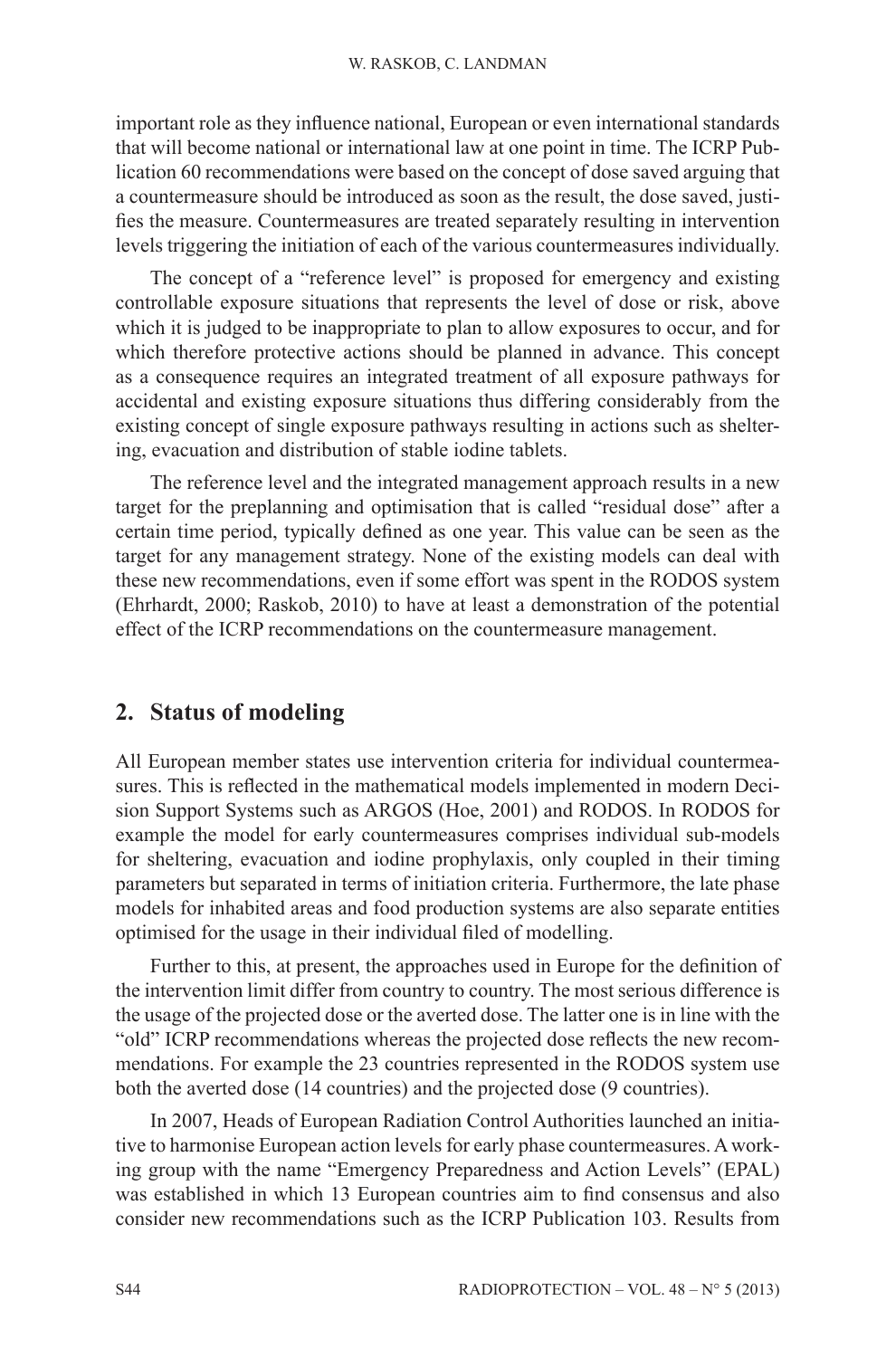this group or the Expert Group on Implementation of New International Recommendations for Emergency Exposure Situations (EGIRES) of the Working Party of Nuclear Emergency Matters (WPNEM) of the Nuclear Energy Agency (NEA) will be an important input to potential modifications of the simulation models.

#### **3. Methodolical challenges of the new recommendations**

As part of the NERIS Platform a working group has been set up to support the model development. The objective of that working group is to provide guidance on the methodological aspects and the operational application of the new simulation models. Within the first meeting in November 2010, this group identified a list of challenges and topics that should be considered when developing new simulation models.

Questions have been raised such as:

- 1. Is the "residual dose" the right target for decision making?
- 2. Should the new models support the use of operational intervention levels (OILs) and emergency action levels (EALs) as trigger levels for initiating a countermeasure strategy?
- 3. Is there a possibility to stay with the individual intervention levels but optimise them in advance that they fit to the reference level?
- 4. Is the distribution of iodine tablets a single measure with its own criterion or part of a strategy?
- 5. Is there a need to have more than one reference level, dependent on the threat?
- 6. How to define the dose criteria for the lifting of measures?
- 7. Is the dose from food part of the simulation strategy or should a dose from food consumption of 5 mSv be assumed as maximum related to the current maximum concentration levels in food?

Consensus was reached, that OILs and EALs are important for the operational community, in particular for the fast decision making in case of an emergency. As these values do not exist at the moment, it was requested, that the new models should be applicable to derive such values based on scenario calculations.

It was also agreed that the contribution of the foodchain should be considered together with all the other exposure pathways. This implies that information about consumption habits and about critical groups can be used for the calculations.

There was no agreement so far related to the problem of lifting of early phase countermeasures and the dose that is used to derive the reference value or the residual dose. In particular how to calculate the projected residual dose is still an open question. Some organisations favour the potential dose not taking credit for the normal living, whereas others opt for the usage of the best estimate which includes normal living conditions and no critical groups for the ingestion pathways.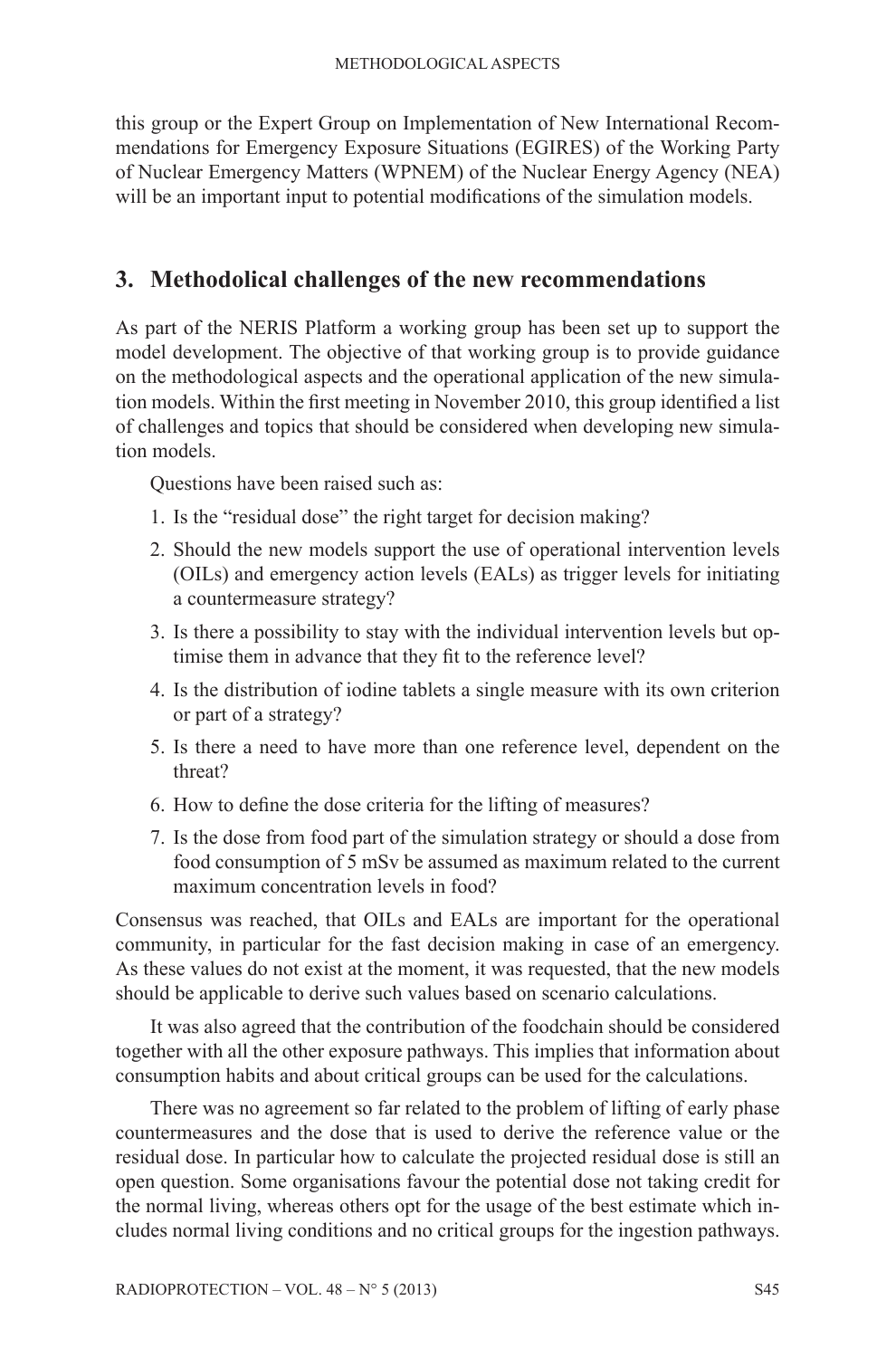To overcome this issue new simulation models might be designed in a way to consider all these various options.

A further challenge can be seen in the request to optimise countermeasures with time. Optimisation was always part of any recommendation but so far never realised in simulation models nor described in detail how to be realised in the decision making process. There are statements that optimisation should consider not only hard facts but also soft ones (ICRP, 2007), however, the operational applicability of these recommendations is questionable. Therefore, the working group requested that the new simulation models, in particular for the late phase countermeasures such as decontamination and food, should include specific optimisation routines that allow the decision maker to optimise countermeasure strategies as soon as new information is available.

Including all exposure pathways in one simulation model together with possibilities to define strategies and to optimise them with time might result in a complex user interface that is not user friendly and difficult to operate. Therefore, the design of the new model has to be performed together with their users to assure that the current usability will not be traded against functionality. Furthermore, the optimisation process requires intensive user interaction and this might again be in contrast to the simple usage when checking pre-defined countermeasure strategies.

## **4. Conclusions**

The new simulation models that will support the application of the new ICRP recommendations have to be flexible and should be designed in a way to derive necessary information for the operational realisation of the new recommendations on a European or national level. It was agreed that ICRP Publication 103 provides a great opportunity to harmonise methods and regulations on a European wide level, given the fact that a simulation environment will be available that allows to define best estimate solutions.

Key challenges for the new models are:

- Include all exposure pathways in a consistent way in one simulation model.
- Provide a flexibility that allows assessing different potential threat scenarios to derive OILs and EALs.
- Provide a methodological approach and guidance to optimise late phase countermeasures such as decontamination and ingestion.
- Usability of the new models should not be lost due to a more comprehensive modelling.

To answer these challenges, a NERIS-TP working group has met and a design document has been prepared for comment by all potential end users including the NERIS Platform ICRP working group. Decisions taken so far will be presented in a second paper describing the proposed model realisation.